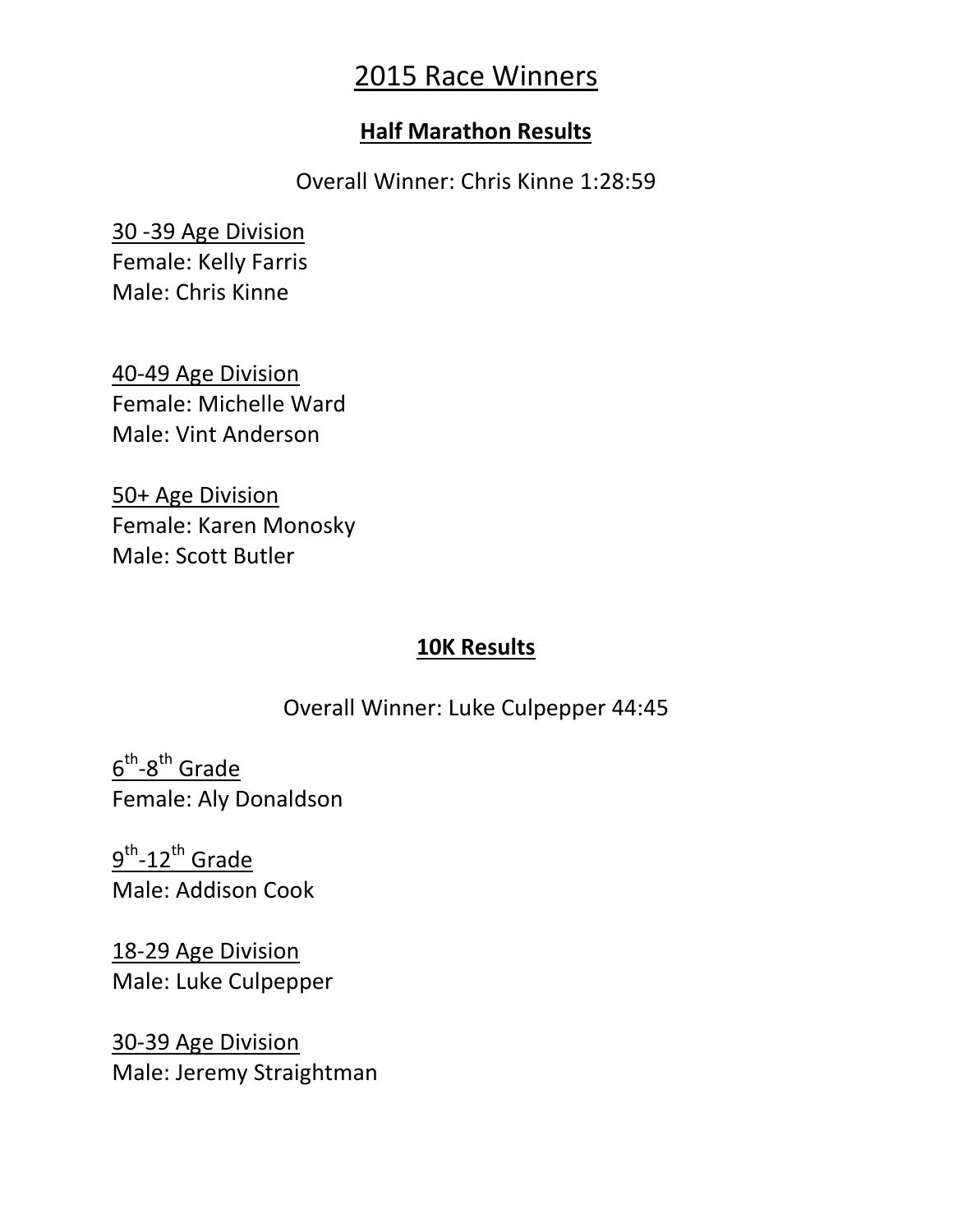# 2015 Race Winners

### **5k Results**

Overall Winner: Luke Culpepper 18:23

 $K-5^{th}$  Grade Male: Lewis Barber Female: Abbigale Nordheim

 $6^{th}$ -8<sup>th</sup> Grade Male: Tristan Carter Female: Kylie Spinks – Rider Athlete (pushed by: Vera Spinks/Cheryl Letson)

 $9^{th}$ - 12<sup>th</sup> Grade Male: Michael Painter Female: Harlee Bass – Rider Athlete (pushed by: Brooke Hood/Hannah Jones)

18-29 Age Division Male: Lucas Culpepper Female Jerrica Stambaugh

30-39 Age Division Male: Daniel Reaume Female: Wenonah Hulsey

40-49 Age Divison Male: Jeremy Farris Female: Kim Edmonds

50+ Age Division Male: Lee Carter